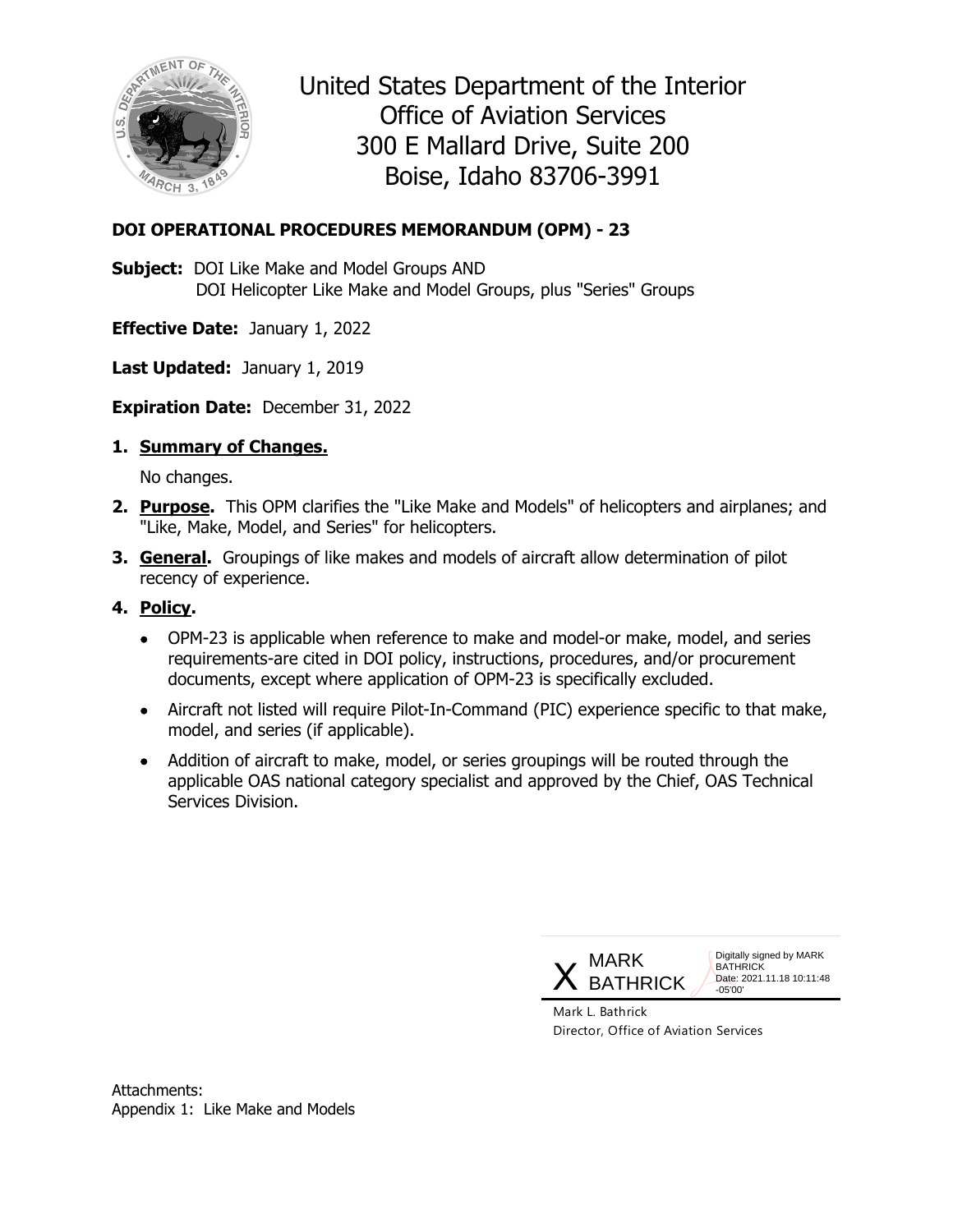### **APPENDIX 1: LIKE MAKE AND MODELS**

Aircraft within each block are considered like make and model

# RECIPROCATING ENGINE AIRPLANES

| <b>Make</b>        | <b>Models</b>                         |  |
|--------------------|---------------------------------------|--|
| American Champion  | 7ECA, 7GCAA, 7GCBC, 7KCAB, 8GCBC      |  |
| Aviat              | A-1, A-1A, A-1B, A-1C                 |  |
| Cessna             | $L-19$                                |  |
| <b>Cubcrafters</b> | CC11, CC18, CC19                      |  |
| Piper              | PA-11, 12, 14, 16, 18, 20, J3, J4, J5 |  |
| <b>Beechcraft</b>  | 33, 35, 36                            |  |
| Cessna             | 172RG, 177RG, 182RG, C210             |  |
| <b>Bellanca</b>    | 17-30, 31                             |  |
| Piper              | PA-24, 28R, 32R                       |  |
| Cessna             | 172, 175, 177, 182, 205, 206, 207     |  |
| Beechcraft         | 19, 23, 24                            |  |
| Piper              | PA-32, 22, 28 (Fixed Gear)            |  |
| Cessna             | 170, 180, 185, L-19                   |  |
| <b>Found</b>       | FBA-2C1, FBA-2C2                      |  |
| <b>Helio</b>       | H250, H295, H700, H800                |  |
| Maule              | M-4, 5, 6, 7, MX-6, 7, 9              |  |
| Beechcraft         | 50, 55, 56, 58, 60, 65, 80, 70, 95    |  |
| Cessna             | 336, 337                              |  |
| Cessna             | 300 series, 400 series                |  |
| Cessna             | TTx, Columbia 350, 400                |  |
| Cirrus             | SR20, 22                              |  |
| Douglas            | DC-6, DC-7                            |  |
| Piper              | M350, Matrix                          |  |
| Rockwell-Commander | 500 series, 680, 720                  |  |

NOTE: Reciprocating airplanes with the same type rating designation are considered like make and models.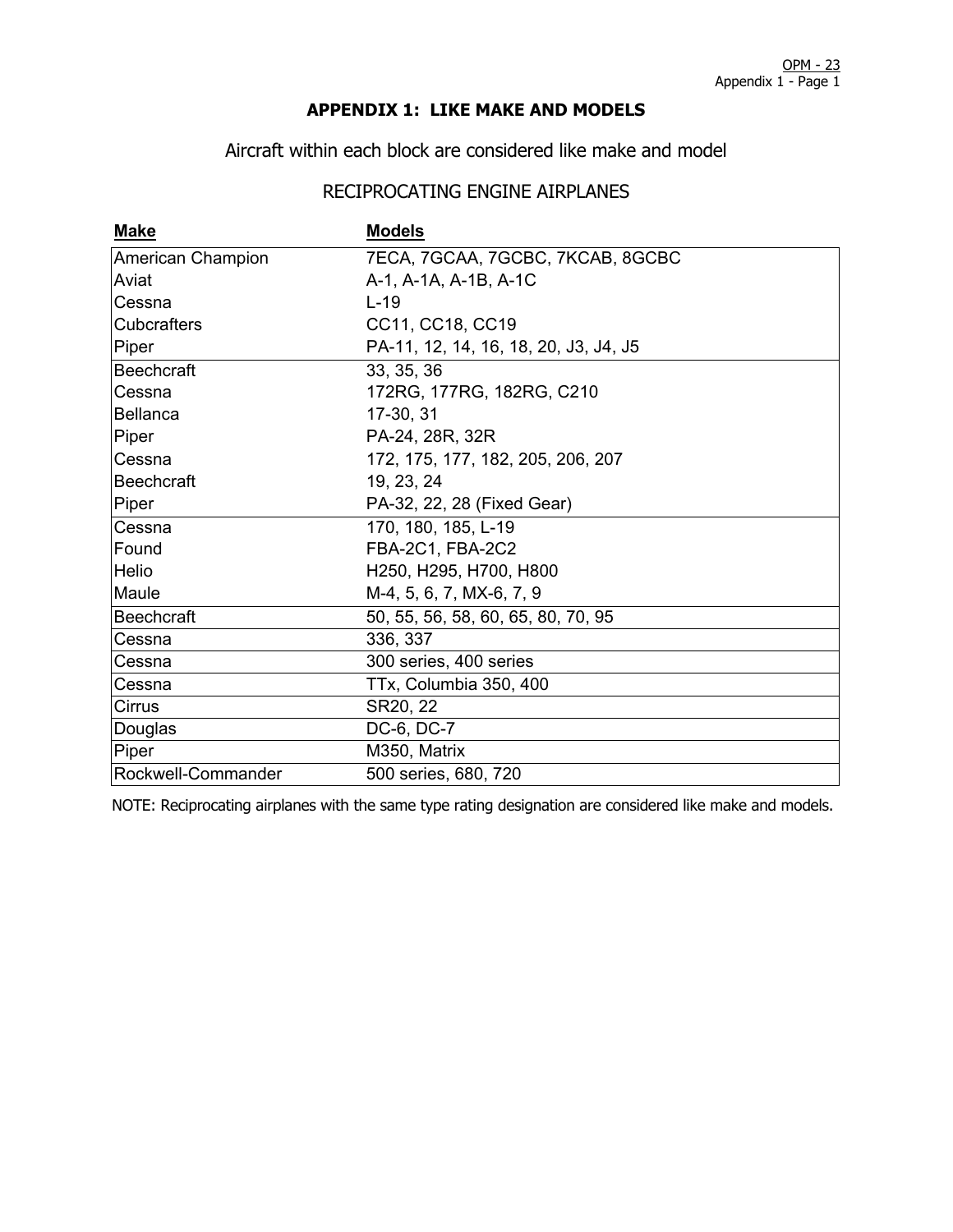### **APPENDIX 1: LIKE MAKE AND MODELS**

Aircraft within each block are considered like make and model

# TURBOPROP AIRPLANES

| <b>Make</b> | <b>Models</b>                              |
|-------------|--------------------------------------------|
| Beechcraft  | B65-A90, 90, 99, 100, 200 and 250, FWC-12, |
|             | C-12 (except C-12J), RC-12, T-44, U-21,    |
|             | UC-12 (except UC-12W), VC-6                |
| Beechcraft  | 300, 350, MC-12, UC-12W                    |
| Beechcraft  | 1900, C-12J                                |
| Cessna      | Soloy 206 and 207, 208                     |
| Cessna      | 406, 425, 441                              |
| Commander   | 680 T.V.W.; 681, 690, 840, 900, 980, 1000  |
| Piper       | PA-31T and PA-42                           |
| Piper       | M500, M600                                 |
| Swearingen  | SA26, SA226, SA227, C-26                   |

NOTE: Turboprop airplanes with the same type rating designation are considered like make and models.

#### JET AIRPLANES

| <u>Make</u> | <b>Models</b>                                                                 |  |
|-------------|-------------------------------------------------------------------------------|--|
| Cessna      | 500, 501, 550, S550, 551, 552, 560<br>(except 560XL, 560XLS, 560XLS+), T-47A, |  |
|             | OT-47B, UC-35A, UC-35B, UC-35C, UC-35D                                        |  |
| Lear Jet    | 24, 25, 28, 29, 31, 35, 36, 55                                                |  |

NOTE: Jet airplanes with the same type rating designation are considered like make and models.